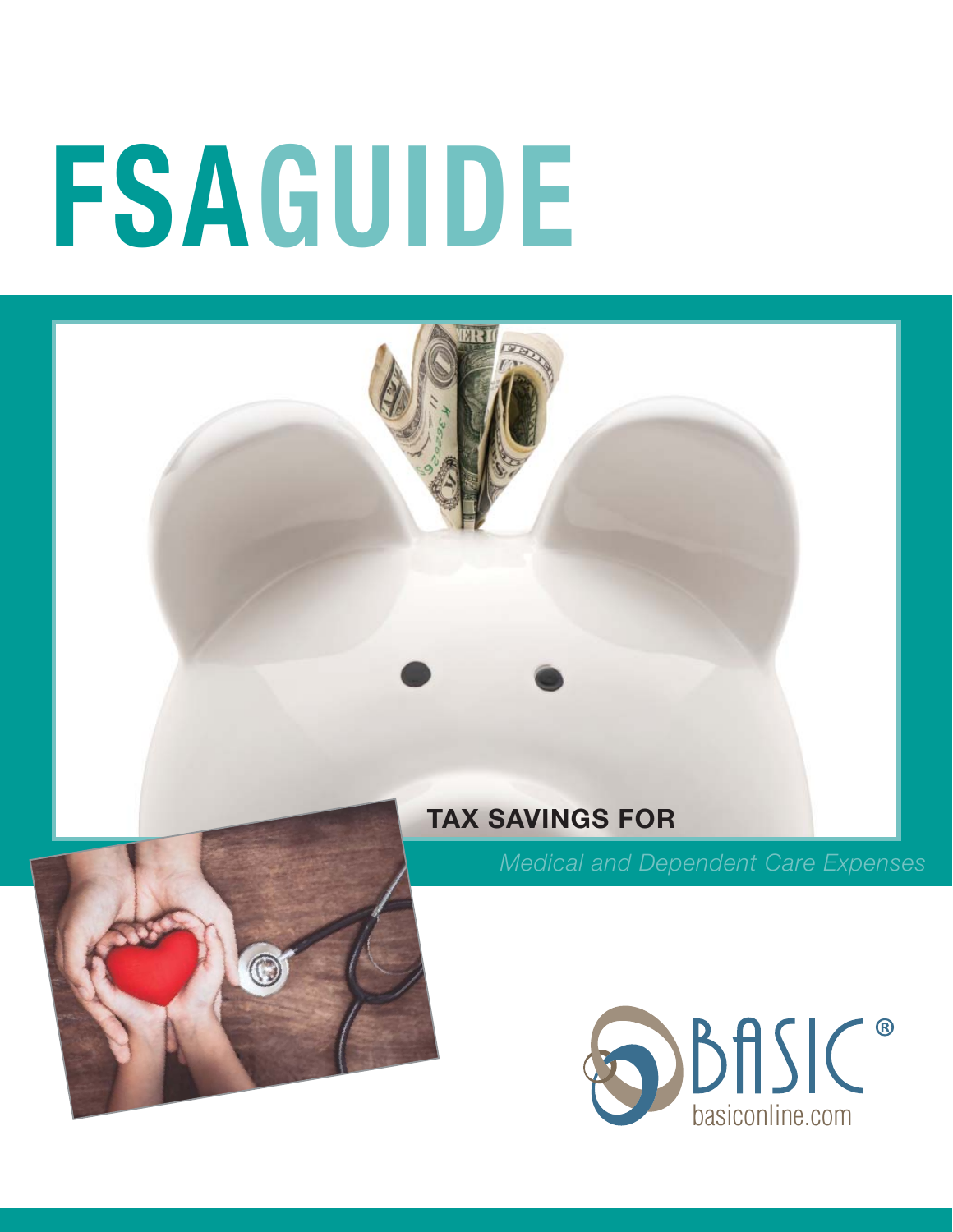### **WHAT IS A FLEXIBLE SPENDING**



Flexible Spending Accounts (FSA) are part of Section 125, established by the IRS. Section 125 allows employees to set aside money for future medical and child care costs on a pre-tax basis.

A Medical FSA can be used to cover:

- Insurance deductibles
- Co-payments and coinsurance
- Prescriptions
- Dental or vision expenses

### **SAVINGS**

You save between 15%-40% by not having to pay federal, most state and local taxes, as well as Social Security and Medicare taxes for every dollar elected for an FSA.

#### The savings really add up.



| <b>Without an FSA</b>           |           | With an FSA                  |          |
|---------------------------------|-----------|------------------------------|----------|
| Gross taxable wage              | \$500.00  | Gross taxable wage           | \$500.00 |
| Federal, FICA & State Tax       | $-113.25$ | Group Insurance premium      | $-40.00$ |
|                                 |           | contribution                 |          |
| Group Insurance premium         | $-40.00$  | Average weekly out-of-pocket | $-50.00$ |
| contribution                    |           | medical expenses             |          |
| Take home pay                   | \$346.75  | Taxable wage                 | \$410.00 |
| Average weekly out-of-pocket    | $-50.00$  | Federal, FICA & State Tax    | $-92.86$ |
| medical expenses                |           |                              |          |
| Amount left to spend            | \$296.75  | Amount left to spend         | \$317.14 |
| <b>FSA Tax Savings per week</b> |           |                              |          |

*• Assuming 15% Federal tax, 7.65% FICA Tax (Social Security and Medicare)*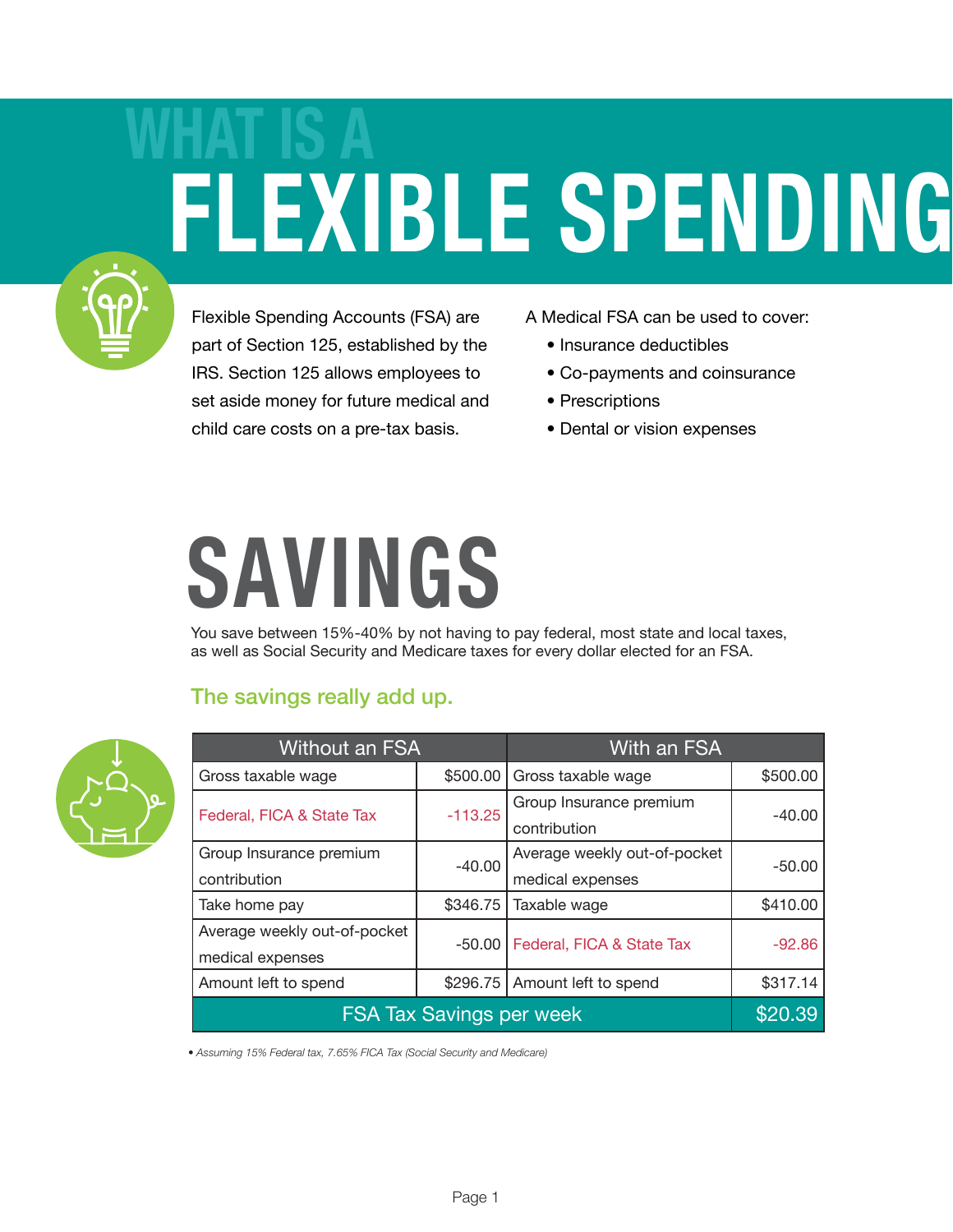# **ACCOUNT?**



## **MEDICAL FSA**



Below is an example of a how a current participant calculated the amount they elected for medical FSA. Be sure to base YOUR estimate on known expenses.

The full amount of your medical election is available for reimbursement upon the first day of your plan year.

When you incur an eligible out-of-pocket expense, submit your itemized documentation to BASIC and receive a tax free reimbursement.

|                             | Charges | <b>Savings</b> |
|-----------------------------|---------|----------------|
| Deductible                  | \$500   | \$113          |
| Co-pays                     | \$450   | \$101          |
| Prescriptions               | \$480   | \$108          |
| Contacts/Vision<br>services | \$220   | \$49           |
| Dental                      | \$100   | \$22           |
| Over-the-counter<br>items+  | \$75    | \$16           |
| Total                       | \$1825  | \$409          |

*• Assuming 15% Federal tax, 7.65% FICA Tax (Social Security and Medicare)*

+ *Over-the-counter items require a letter of medical necessity*

IRS regulations govern the eligibility of claims which include those that are not fully covered by a health care plan and are prescribed by a physician or other licensed professional, primarily for preventing, treating or mitigating a physical defect or illness. The IRS does not allow reimbursement for the following: cosmetic surgery, insurance premiums, teeth bleaching / whitening, nutritional supplements/vitamins, marriage counseling, debt counseling, eyeglass sun clips and prepayment of services. For more details, refer to IRS Publication No. 502.

#### **LIMITED PURPOSE FLEX**

#### **DESIGNED FOR INDIVIDUALS WITH A HEALTH SAVINGS ACCOUNT (HSA)**

IRS regulations do not allow you to contribute to an HSA and participate in a standard Medical FSA, however, you may enroll in a Limited Purpose FSA. If you or your spouse change to an HDHP option (with HSA) during your Flex plan year and you are enrolled in a standard Medical FSA, you are not allowed to make or receive HSA contributions or change your FSA Plan type.

The difference between Medical FSA and a Limited Purpose FSA is eligible expenses. A Limited Purpose FSA plan is only for dental and vision expenses.

A Limited Purpose FSA works just like a regular FSA, except for the limited type of eligible expenses. You designate a certain amount of money to be taken out of each paycheck to be deposited into your LPFSA account.

You cannot use funds from both your LPFSA and your HSA to cover the same eligible expense, even if the expense is considered eligible under both plans.

**An HSA Account does not affect your eligibility for a dependent care account.**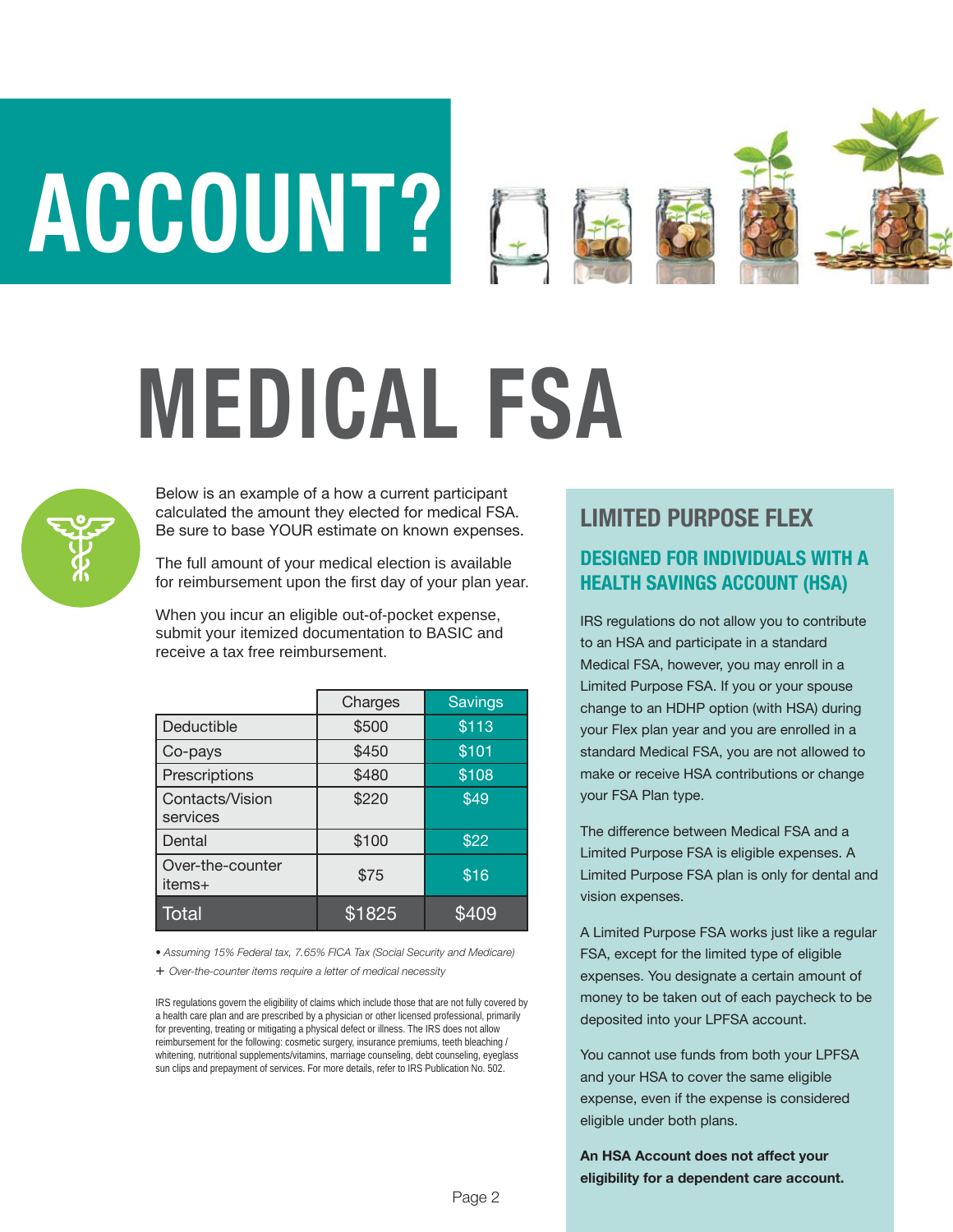## **QUALIFIED EXPENSES**

IRS regulations govern the eligibility of items and claims. As a Flex Administrator, BASIC helps ensure that you and your employer stay within these regulations.

#### **MEDICAL, DENTAL & VISION**

Co-pays Co-insurance Deductibles

#### **MEDICAL\***

Acupuncture **Chiropractor** Podiatrist Doctor fees Office visit **Prescriptions** Hospital bills Laboratory fees Medic alert bracelet **Dermatologist** Immunizations **Obstetrical** expenses Routine physicals X-rays Well baby checkups

#### **DIABETIC SUPPLIES\***

Insulin **Glucometer** Syringes/Needles Test Strips

#### **HEARING\***

Hearing exam Hearing aids Special batteries

#### **THERAPY\***

Physical therapy Learning disability Psychologist fees for medical care Psychiatric care

#### **VISION\***

Glasses Eye exam Contact lenses Contact solution Prescription sunglasses LASIK surgery Visine and eye drops Reading glasses Eyeglass repair kits Orthokeratology Seeing eye dog (buying, training, and maintaining)

#### **DENTAL\***

**Orthodontic** Dentures/bridge/crowns Fluoride treatments & seals Cleanings and fillings Root canals **Extractions** Dental x-rays Occlusal guards Reconstruction/implants

#### **BIRTH CONTROL DEVICES\***

Condoms **Prescriptions Sterilization** 

#### **PHYSICAL IMPAIRMENTS\***

Wheelchair **Crutches** Walker Custom made orthopedic shoes and inserts

#### **SPECIAL NEEDS\***

Transportation to and from doctor/hospital (call for current mileage rates and guidelines)

#### **OVER-THE-COUNTER ITEMS\***

Sunscreen Band-aids Carpal tunnel wrist supports Cold/hot packs for injuries Home pregnancy tests Incontinence supplies Liquid adhesive for small cuts Nasal strips

#### \* **PLEASE NOTE:**

This list is a broad overview of eligible expenses; not all services provided by a provider or practitioner are eligible under the IRS regulations.

Please call BASIC regarding your specific item or treatment, prior to election, to confirm eligibility.

Visit www.basiconline.com/Medical-FSA-Election-Worksheet.pdf for a qualified expense worksheet to help you estimate your out of pocket costs.

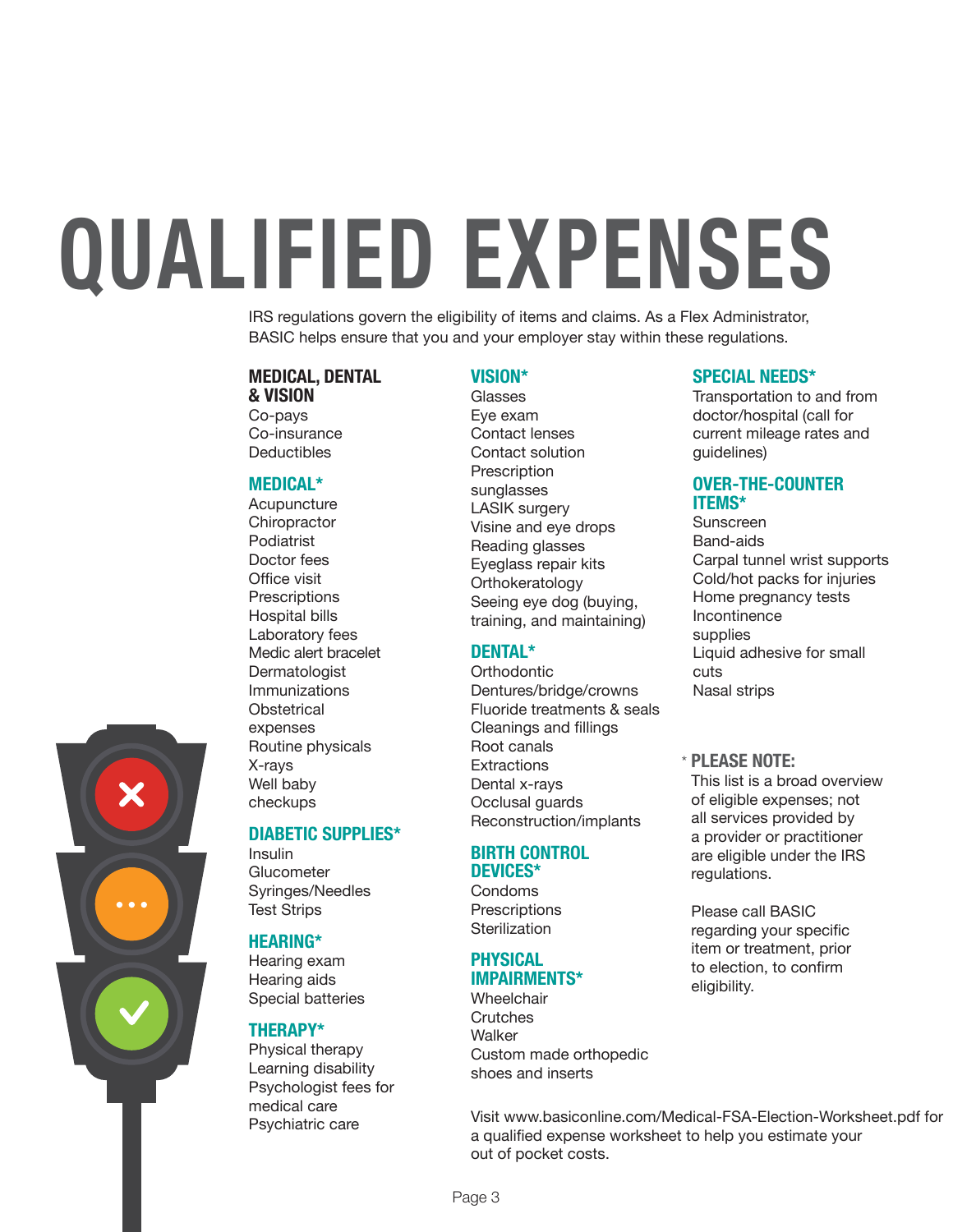

#### **EXPENSES THAT REQUIRE A LETTER OF MEDICAL NECESSITY**

The IRS allows reimbursement of the following, with a copy of the physician's statement of medical necessity, that includes the specific product/service and a diagnosis. Treatment cannot be for general health or well being. A copy needs to be submitted with every reimbursement request and a new letter needs to be reinstated every 12 months.

Health club fees/gym memberships

Nutritional supplements/vitamins

Massage therapy

Acne medication

Weight loss programs (i.e. Weight Watchers and Jenny Craig) - Program fees are eligible but food portions are not.

Stop smoking programs/items

#### **OVER-THE-COUNTER MEDICINE**

Acid controllers Antibiotic products Anti-diarrheas/gas Anti-itch/insect bite Antiparasitic treatments Baby rash creams Cold sore remedies Cough, cold & flu Digestive aids Feminine anti-fungal/anti-itch Hemorrhoidal preps Laxatives Pain relief Sleep aids & sedatives Stomach remedies



#### **EXAMPLES OF INELIGIBLE EXPENSES**

The IRS does not allow reimbursement for the following: Cosmetic surgery Insurance premiums Marriage/debt counseling Eyeglass sun clips Eyeglass or contact warranty Prepayment of services Special (dietary) foods Personal care items Sanitary products Diapers Deodorant **Chapstick** Face cream or moisturizers Eye serums or wrinkle creams Teeth bleaching/whitening Toothbrushes/toothpaste Floss/flossing devices Mouthwash Protein shakes/meal replacement



### **CALCULATE SAVINGS**

Visit www.basiconline.com/fsasavingscalculator to use our calculator to estimate the size of your tax saving, annually or per pay check, when you choose to participate in BASIC Flex!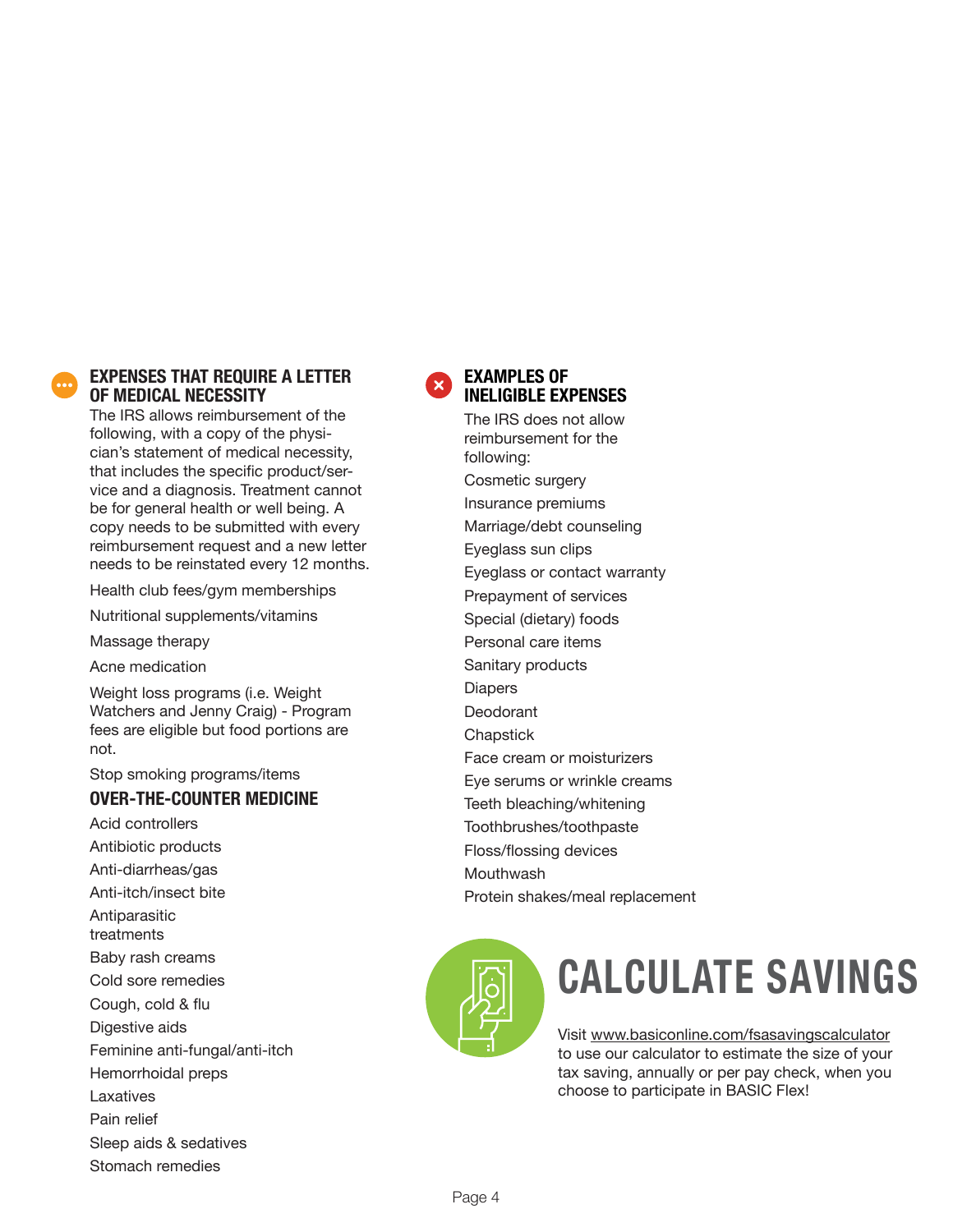

### **DEPENDENT CARE FSA**

A single parent or a married couple filing jointly can elect up to \$5,000 per family, while a married person filing separately can elect up to \$2,500 per person, but equal \$5,000 for the family. Just as with Medical FSA, you save between 15%-40% by not having to pay federal, most state and local taxes, as well as Social Security and Medicare taxes for every dollar elected for Dependent Care FSA.

Unlike a Medical FSA, Dependent Care FSA is a pay-as-you-go account. Funds are not advanced by your employer.

| <b>Without an FSA</b>                            |           | With an FSA                                              |           |
|--------------------------------------------------|-----------|----------------------------------------------------------|-----------|
| Gross taxable wage                               | \$500.00  | Gross taxable wage                                       | \$500.00  |
| Federal, FICA & State Tax                        | $-113.25$ | Dependent care election<br>(\$5,000 divided by 52 weeks) | $-96.15$  |
| Take home pay                                    | \$386.75  | Taxable wage                                             | \$403.85  |
| Average weekly out-of-pocket<br>medical expenses | $-96.15$  | Federal, FICA & State Tax                                | $-91.47$  |
| Amount left to spend                             | \$290.60  | Amount left to spend                                     | \$312.36  |
| <b>FSA Tax Savings per week</b>                  |           |                                                          | \$21.78   |
| <b>Annual Savings</b>                            |           |                                                          | \$1132.56 |

*• Assuming 15% Federal tax, 7.65% FICA Tax (Social Security and Medicare)*

#### **DEPENDENT ELIGIBILITY**

- You and your spouse must be employed or actively seeking employment or attending school full time.
- Child must be a dependent under 13 years of age and be in your custodial care more than 50% of the calendar year. Once your child turns 13 during the plan year, expenses are no longer eligible for reimbursement.
- A spouse or dependent who is incapable of self-care and regularly spends at least eight hours per day in your home (i.e. an invalid parent).

#### **SERVICE REQUIREMENTS**

- Provider may not be a minor child or dependent for income tax purposes (i.e. an older child).
- Service provider must claim payments as income and comply with state regulations.
- Services must be for the physical care of the child, not for education, meals, etc.
- Overnight camps are not eligible for reimbursement.
- Expenses paid for Pre-K are eligible but kindergarten and higher is not.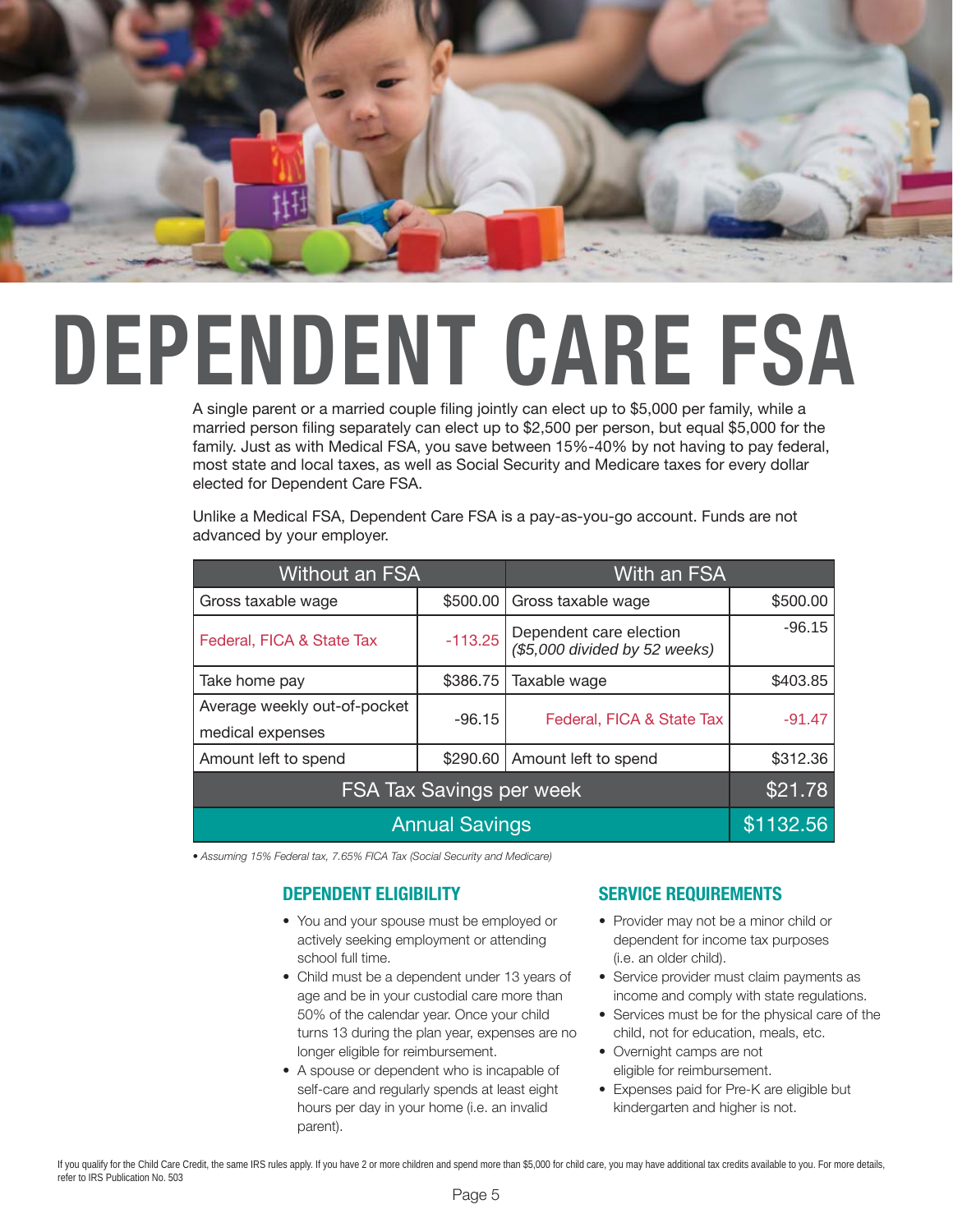### **ADDITIONAL DETAILS**

#### **PLAN RULES ARE COMPANY SPECIFIC**

While this booklet provides general information about a plan, a Summary Plan Description (SPD) containing further details is available. If you have specific questions regarding your particular situation, you may want to consult your company Benefits Coordinator, an attorney or accountant.

Refer to the Summary Plan Description (SPD) to find out how long you have to submit remaining claims after your plan year or coverage has ended.

#### **CHANGES TO YOUR CONTRIBUTIONS**

You may change your annual election if you have a qualified change in status (marriage, birth, adoption, death or divorce). The change in status must correlate with the event and be made within 30 days of the event. For example, if the event is a birth, you may increase your election, not decrease it.

#### **END OF YEAR BALANCE**

According to the IRS, money left in your account may become the property of your employer and cannot be returned to you. Please see the Summary Plan Description (SPD) for further details. Most people use all their funds by good planning . . . such as getting a physical, dental checkup or new glasses. Rarely is there ever more than 5% left in the account, and the tax savings more than outweigh this amount.

#### **ELIGIBILITY**

Flex Benefits end upon termination of employment and/or participation.

Services must be rendered during your current period of coverage. For new employees entering the plan during the plan year, services must be rendered after your eligibility or election date, whichever is later.

#### **FSA BENEFIT DEBIT CARD ELIMINATE PAYING OUT-OF-POCKET AND WAIT FOR REIMBURSEMENT.**

FSA Benefit Debit Cards can be used at qualified locations including hospitals, physician, dental offices, pharmacies and merchants with specific certification.

The IRS regulates the rules regarding eligible expenses; therefore, there will be some transactions that need to be substantiated for eligibility. At BASIC, we have an 87% auto substantiate rate for debit card purchases. There are, however, some instances when participants will be required to submit itemized documentation for their FSA Benefit Debit Card purchases.

**In all cases, itemized documentation for transactions should be kept.**

Debit Cards will be suspended if documentation is not provided.

Debit Card availability is determined by your employer. Please check with your benefits department to find out if a debit card is available.



If you have questions at anytime call 800-372-3539 and speak to a BASIC Flex Account Manager.